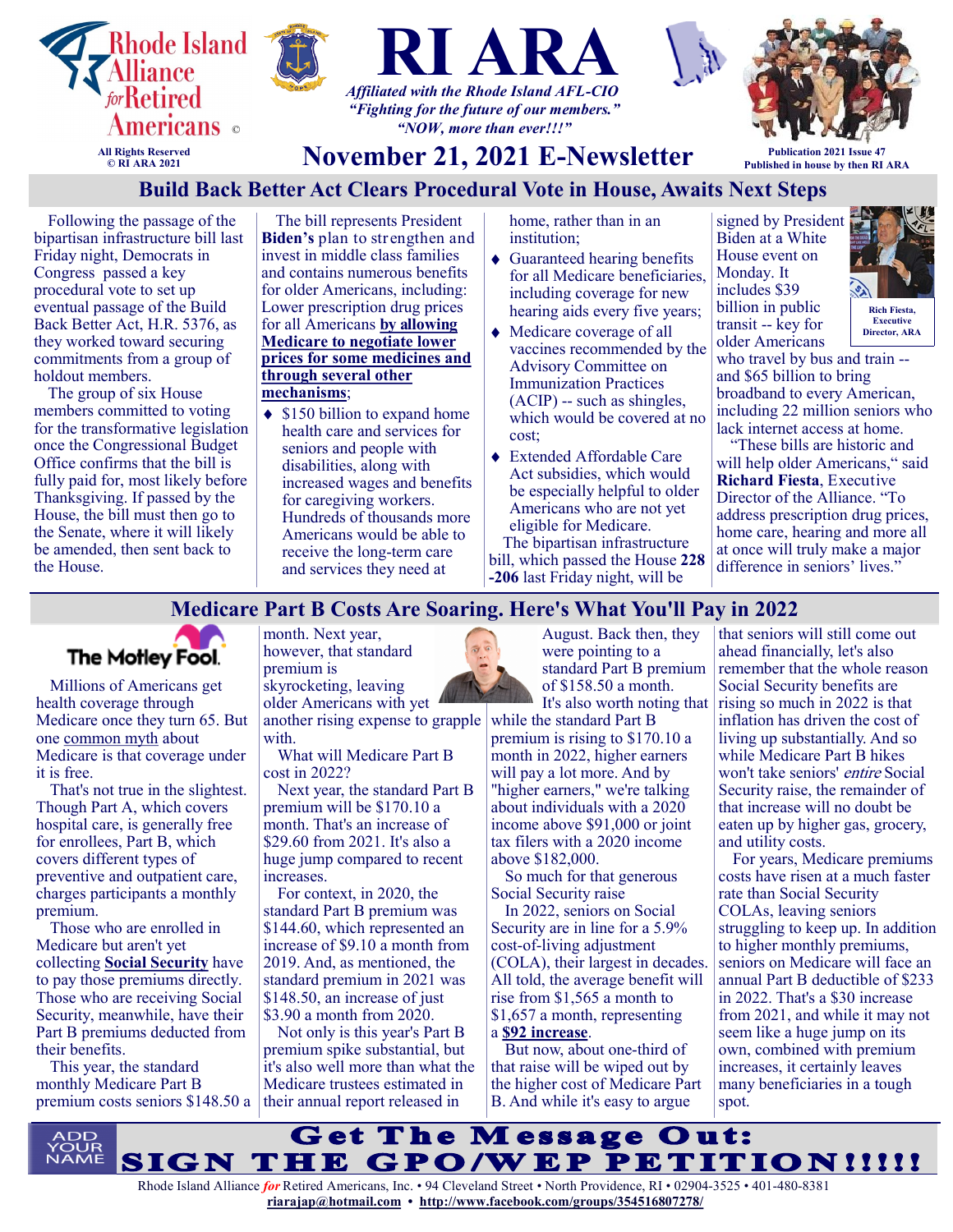## **Medicare's Open Enrollment Is Open Season for Scammers**

Finding the best private Medicare drug or medical insurance plan among dozens of choices is tough enough without throwing misleading sales tactics into the mix.

Yet federal officials say complaints are rising from seniors tricked into buying policies — without their consent or lured by questionable information — that may not cover their drugs or include their doctors. In response, the Centers for Medicare & Medicaid Services has threatened to penalize private insurance companies selling Medicare Advantage and drug plans if they or agents working on their behalf mislead consumers.

The agency has also revised rules making it easier for

beneficiaries to escape plans they didn't sign up for or enrolled in only to discover promised benefits didn't exist or they couldn't see their providers.

The problems are especially prevalent during Medicare's open-enrollment period, which began Oct. 15 and runs through Dec. 7. A common trap begins with a phone call like the one Linda Heimer, an Iowa resident, received in October. She won't answer the phone unless her caller ID displays a number she recognizes, but this call showed the number of the hospital where her doctor works.

The person on the phone said she needed Heimer's Medicare number to make sure it was correct for the new card she

would receive. When Heimer hesitated, the woman said, "We're not asking for a Social

Security number or bank numbers or anything like that. This is OK."

"I can't believe this, but I gave her my card number," said Heimer. Then the caller asked questions about her medical history and offered to send her a saliva test "absolutely free." That's when Heimer became suspicious and hung up. She contacted the 1-800- MEDICARE helpline to get a new Medicare number and called the AARP Fraud Watch Network Helpline and the Federal Trade Commission.

But later that morning the phone rang again and this time the caller ID displayed a number matching the toll-free Medicare helpline. When she answered, she recognized the voice of the same woman.

"You're not from Medicare," Heimer told her.

"Yes, yes, yes, we are," the woman insisted. Heimer hung up again.

It's been only two weeks since Heimer disclosed her Medicare number to a stranger and, so far, nothing's gone wrong. But armed with that number, scammers could bill Medicare for services and medical supplies that beneficiaries never receive, and the scammers could sign seniors up for a Medicare Advantage or drug plan without their knowledge….**[Read More](https://khn.org/news/article/medicares-open-enrollment-is-open-season-for-scammers/)**

#### **Researcher: Medicare Advantage Plans Costing Billions More Than They Should**

Switching seniors to Medicare Advantage plans has cost taxpayers tens of billions of dollars more than keeping them in original Medicare, a cost that has exploded since 2018 and is likely to rise even higher, new research has found.

Richard Kronick, a former federal health policy researcher and a professor at the University of California-San Diego, said his analysis of newly released Medicare Advantage billing data estimates that Medicare overpaid the private health plans by more than \$106 billion from 2010 through 2019 because of the way the private plans charge for sicker patients.

Nearly \$34 billion of that new spending came during 2018 and 2019, the latest payment period available, according to Kronick. The Centers for Medicare & Medicaid Services made the 2019 billing data **[public](https://www.cms.gov/Medicare/Medicare-Advantage/Plan-Payment/Plan-Payment-Data)** for the first time in late September.

"They are paying [Medicare Advantage plans] way more than they should," said Kronick, who served as deputy assistant secretary for health policy in the Department of Health and Human Services during the Obama administration.

Medicare Advantage, a fastgrowing alternative to original Medicare, is run primarily by

major insurance companies. The health plans have **[enrolled](https://www.ahip.org/7-things-you-need-to-know-about-medicare-advantage/)** nearly 27 million members, or about 45% of people eligible for Medicare, according to AHIP, an industry trade group formerly known as America's Health Insurance Plans.

The industry argues that the plans generally offer extra benefits, such as eyeglasses and dental care, not available under original Medicare and that most seniors who join the health plans are happy they did so.

"Seniors and taxpayers alike have come to expect highquality, high-value health coverage from MA [Medicare Advantage] plans," said AHIP spokesperson David Allen. Yet critics have argued for years that Medicare Advantage costs taxpayers too much. The industry also has been the target of multiple

#### government **[investigations](https://www.gao.gov/products/gao-16-76)** and Department of

Justice **[lawsuits](https://www.justice.gov/usao-sdny/pr/manhattan-us-attorney-files-civil-fraud-suit-against-anthem-inc-falsely-certifying)** that allege widespread billing abuse by some plans.

The payment issue has been getting a closer look as some Democrats in Congress search for ways to finance the Biden administration's social spending agenda. Medicare Advantage plans also are scrambling to



attract new members by advertising widely during the fall open-enrollment period, which ends next month.

"It's hard to miss the big red flag that Medicare is grossly overpaying these plans when you see that beneficiaries have more than 30 plans available in their area and are being bombarded daily by TV, magazine and billboard ads," said Cristina Boccuti, director of health policy at West Health, a group that seeks to cut health care costs and has supported Kronick's research.

Kronick called the growth in Medicare Advantage costs a "systemic problem across the industry," which CMS has failed to rein in. He said some plans saw "eye-popping" revenue gains, while others had more modest increases. Giant insurer UnitedHealthcare, which in 2019 had about 6 million Medicare Advantage members, received excess payments of some \$6 billion, according to Kronick. The company had no comment.

"This is not small change," said **[Joshua Gordon](https://www.crfb.org/biography/staff/joshua-gordon)**, director of health policy for the Committee for a Responsible Federal Budget, a nonpartisan group. "The problem is just getting worse and worse."

Responding to written questions, a CMS spokesperson said the agency "is committed to ensuring that payments to Medicare Advantage plans are appropriate. It is CMS's responsibility to make sure that Medicare Advantage plans are living up to their role, and the agency will certainly hold the plans to the standards that they should meet."

Making any cuts to Medicare Advantage payments faces stiff opposition, however.

On Oct. 15, 13 U.S. senators, including Sen. Kyrsten Sinema (D-Ariz.) sent a [letter](https://www.sinema.senate.gov/sinema-and-bipartisan-group-colleagues-commit-protecting-and-strengthening-medicare-advantage) to CMS opposing any payment reductions, which they said "could lead to higher costs and premiums, reduce vital benefits, and undermine advances made to improve health outcomes and health equity" for people enrolled in the plans.

Much of the debate centers on the complex method used to pay the health plans.

In original Medicare, medical providers bill for each service they provide. By contrast, Medicare Advantage plans are paid using a coding formula called a "risk score" that pays higher rates for sicker patients and less for those in good health….**[Read More](https://khn.org/news/article/medicare-advantage-overpayments-cost-taxpayers-billions-researcher-says/)**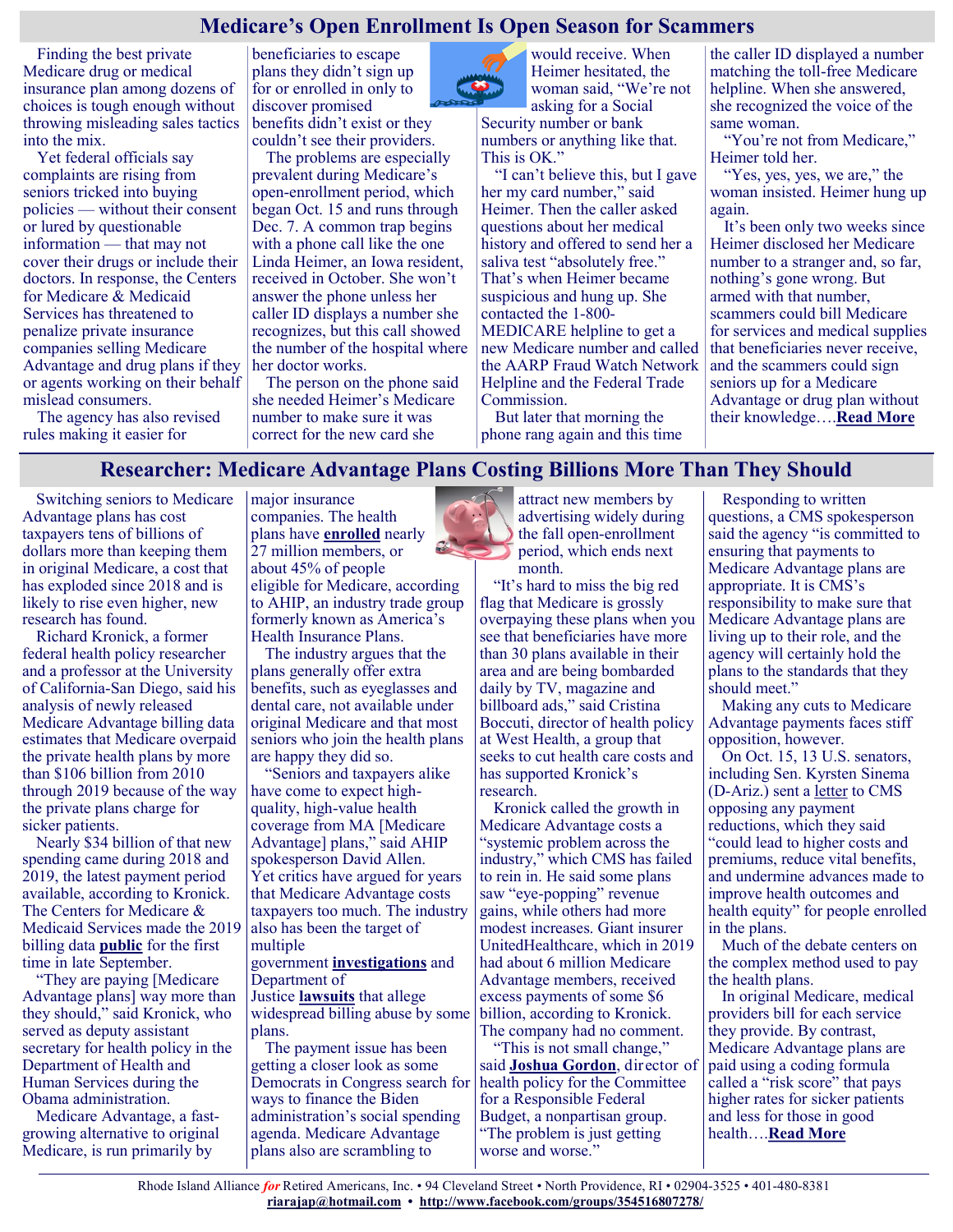# **Reps. Larson, Grijalva introduce bill to protect Social Security benefits from garnishment'**

U.S. Reps. John Larson (D-CT) and Raúl Grijalva (D-AZ) introduced legislation to prevent the federal government from garnishing Social Security benefits to repay all non-tax federal debt, such as student loans.

The number of retirees and people with disabilities whose Social Security benefits were seized by the government to pay off student loans increased more than fivefold between 2002 and 2016, according to a 2016 report by the Government Accountability Office. Their bill, the Protection of Social Security Benefits Restoration Act, would end that practice.

While the Department of Education paused the collection of student loans due to the pandemic, it is prepared to resume payments at the end of

January, the lawmakers said.

"Social Security is an earned benefit Americans have paid for, and for most seniors provides their main source of income in retirement. Garnishing these already-modest benefits to recover long-ago student loan debt takes their retirement out from under them. I'm proud to introduce this bill today with Rep. Grijalva and Senator Wyden to ensure this doesn't happen to any American," said Larson, chair of the House Ways and Means Subcommittee on Social Security.

U.S. Sen. Ron Wyden (D-OR), chairman of the Senate Committee on Finance, introduced companion legislation in the Senate. "Americans pay into Social

 $S$ ecurity with every paycheck, with the expectation that this earned benefit will provide a secure retirement," Wyden said. "It's wrong that this promise is falling short for too many in challenging economic times. Too often, seniors are walking an economic tightrope – restoring these important protections is more important now than ever."

The Protection of Social Security Benefits Restoration Act is endorsed by Social Security Works, National Committee to Preserve Social Security and Medicare (NCPSSM), AFL-CIO, Justice in Aging, the American Federation of Government Employees (AFGE), the American Federation of Teachers (AFT), National Organization of Social Security Claimant

Representatives (NOSSCR), the National Association of Disability Representatives (NADR), The Strengthen Social Security Coalition and Alliance for Retired Americans.

"Seniors paid their entire lives into Social Security, and many live on modest, fixed incomes. They are being punished largely due to the skyrocketing cost of higher education – sometimes even paying their children's debt out of their meager benefits," Grijalva said. "For many, Social Security benefits are the only source of income they can depend on. Prior to 1996, we did not allow the Social Security benefit sanctity to be broken, and it's time we restore that certainty for seniors. As the student loan debt crisis hits record levels, it's critical that we act now to protect these benefits."

# **There's Some Bad News About 2022's Big Social Security Raise**



benefits, you may have been pleased when you heard about the huge cost-of-living adjustment (COLA) coming in 2022. For the first time since 2008, retirees are getting a raise topping 5%. To be exact, benefit recipients will see a 5.9% boost in their monthly payout at the start of the year. That is the largest increase since 1981.

Before you get too excited, though, there are three big reasons why a big benefits bump might actually be bad news for retirees. Let us take a look at what they are.

1. The boost may not be enough to keep pace with inflation

Social Security's cost-ofliving adjustment is meant to keep retirees' buying power stable as costs increase over time. Prices do not stay fixed, so if benefits did not rise as well, seniors would be able to purchase less and less using the funds they receive with each passing year.

The reason recipients are getting a big raise in 2022 is because inflation has been high this year. The problem is that, even with a 5.9% COLA, it may not actually be enough to maintain the buying power recipients had with their benefits in the past.

Food, housing, heating, and prescription drugs are all expected to see **[substantial price](https://duckduckgo.com/?q=5+Price+Increases+That+Will+Eat+Away+at+Your+Social+Security+Raise+motley+fool&ia=web)  [increases](https://duckduckgo.com/?q=5+Price+Increases+That+Will+Eat+Away+at+Your+Social+Security+Raise+motley+fool&ia=web)** in 2022. And while it would be nice to think the raise seniors are getting will cover these added expenses, the reality is that the consumer pricing index used to determine each year's COLA is not based on the spending habits of seniors. Instead, it is based on the spending habits of urban wage earners and clerical workers. The result is that it often underestimates how high a percentage of income seniors spend on goods and services, especially in areas that are expected to see some of the sharpest price increases.

So, despite the fact that recipients will get more money in their checks, it will likely end up buying less.

2. The boost will not reverse decades of declining buying power

The same issues that will cause Social Security recipients'



keep pace with inflation in 2022 have been persisting for a long time. For decades, retirees

especially have received raises that are simply too small to allow their checks to continue affording them the same standard of living. In fact, an analysis by the Senior Citizens League revealed there's been a **[30%](https://www.fool.com/retirement/2020/07/15/social-security-benefits-have-lost-30-of-their-val.aspx?utm_source=msnrss&utm_medium=feed&utm_campaign=article&referring_guid=6c32a3ea-4fd8-44d5-a66b-75453872661b)  [decline](https://www.fool.com/retirement/2020/07/15/social-security-benefits-have-lost-30-of-their-val.aspx?utm_source=msnrss&utm_medium=feed&utm_campaign=article&referring_guid=6c32a3ea-4fd8-44d5-a66b-75453872661b)** in the buying power of **[Social Security](https://www.fool.com/retirement/social-security/?utm_source=msnrss&utm_medium=feed&utm_campaign=article&referring_guid=6c32a3ea-4fd8-44d5-a66b-75453872661b)** benefits since 2000.

A large raise this year will not reverse that trend, so recipients will keep falling more and more behind and will need to rely on their savings or cost-cutting to balance things out.

3. The inflation causing this COLA boost could also affect retiree's savings

Remember, recipients are only getting the 5.9% raise because government data tracking price changes shows rampant inflation. The problem is, while COLAs are applied to Social Security checks, retirees often cannot live on their retirement benefits alone. They need to supplement their Social Security income with savings.

It is important to remember too that Social Security was

never meant to be the sole source of income for retirees. It was meant as a supplement or backstop for recipients and only designed to make up for a portion of wages in retirement.

Most seniors tend to invest their retirement accounts conservatively to not take on too much risk and jeopardize their funds. As a result, their investment accounts may not produce large enough returns to **[offset the impact of the](https://www.fool.com/investing/2021/11/01/3-smart-stocks-to-hedge-against-inflation/?utm_source=msnrss&utm_medium=feed&utm_campaign=article&referring_guid=6c32a3ea-4fd8-44d5-a66b-75453872661b)  [elevated inflation](https://www.fool.com/investing/2021/11/01/3-smart-stocks-to-hedge-against-inflation/?utm_source=msnrss&utm_medium=feed&utm_campaign=article&referring_guid=6c32a3ea-4fd8-44d5-a66b-75453872661b)** that's occurring.

As retirees find their Social Security does not go far enough. they may need to increase the amount they withdraw from savings just to afford the basics. This could increase the risk of their nest eggs diminishing quicker than planned.

What to do?

Retirees need to be realistic about the fact that their big raise is actually an indication of bad news. They should make sure to adjust their budgets to account for this and consider looking for cost-cutting opportunities and/or income-generating possibilities so high inflation does not leave them facing serious financial insecurity down the road.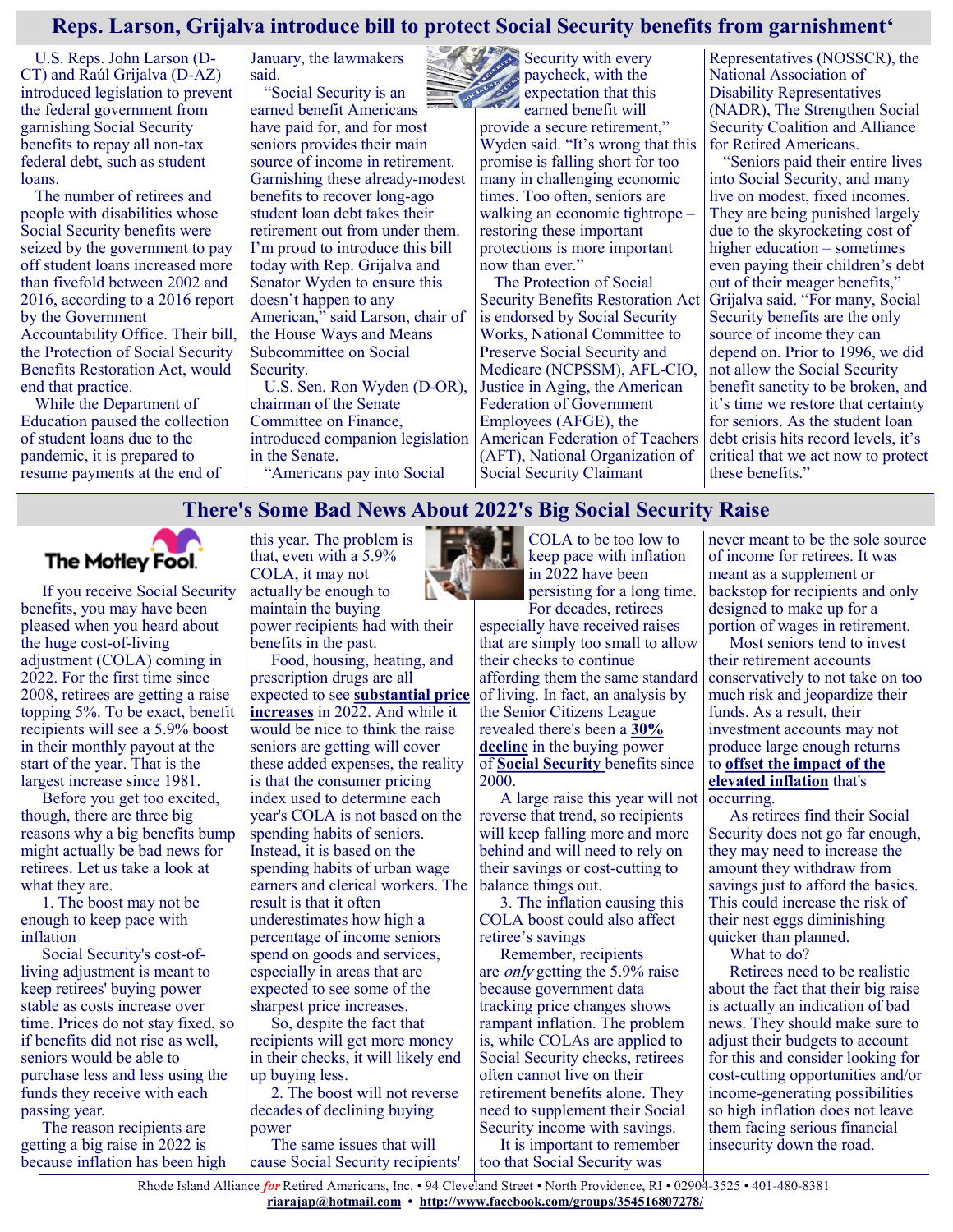# **At what age is Social Security no longer taxed in the US?**

Prior to 1984**,** Social Security **[benefits were not](https://www.ssa.gov/policy/docs/research-summaries/income-taxes-on-benefits.html)  [taxed.](https://www.ssa.gov/policy/docs/research-summaries/income-taxes-on-benefits.html)** However, to kept the Trust Fund that supports the program solvent, bipartisan legislation was passed to tax a portion of payments to seniors citizens, surviving spouses and the disabled if they had income above certain thresholds.

At the onset, less than one in ten beneficiaries paid income tax on their benefits**.** But that percentage has risen over time since unlike benefits the thresholds were not indexed to inflation and in the intervening four decades **[no inflation](https://www.investopedia.com/ask/answers/013015/how-can-i-avoid-paying-taxes-my-social-security-income.asp)  [adjustments](https://www.investopedia.com/ask/answers/013015/how-can-i-avoid-paying-taxes-my-social-security-income.asp)** have been made**.** This meant that as benefits rose, more recipients crossed over the thresholds. Now 56 percent of beneficiaries pay income tax on a portion of their benefits, sometimes as much as 85% if their total income

exceeds upper thresholds. However, once you are **not the set of the set of the set of the set of the set of the set of the set of the set of the set of the set of the set of the set of the set of the set of the set of the set of the set of the set** 

at full retirement age (between 65 and 67 years old, depending on your year of birth) you will no longer be taxed on Social Security payments. The size of your annual Social Security entitlement continues to grow until you reach the age of 70, so you may want to consider delaying your claim for a few years if you intend to continue working past the normal retirement age.

- **[Seniors report financial](https://en.as.com/en/2021/11/11/latest_news/1636668933_014946.html)  [hardships as inflation](https://en.as.com/en/2021/11/11/latest_news/1636668933_014946.html)  [reaches thirty](https://en.as.com/en/2021/11/11/latest_news/1636668933_014946.html)-year peak**
- **[Parents could receive](https://en.as.com/en/2021/11/12/latest_news/1636682416_201299.html)  [bumper Child Tax Credit](https://en.as.com/en/2021/11/12/latest_news/1636682416_201299.html)  [next month](https://en.as.com/en/2021/11/12/latest_news/1636682416_201299.html)**
- **[A guide for adjusted income](https://en.as.com/en/2021/11/11/latest_news/1636639300_110592.html)  [tax rates in 2022](https://en.as.com/en/2021/11/11/latest_news/1636639300_110592.html)**
- **[Can a fourth stimulus](https://en.as.com/en/2021/11/10/latest_news/1636500719_523903.html)  [check payment happen](https://en.as.com/en/2021/11/10/latest_news/1636500719_523903.html)**

**[before December 2021?](https://en.as.com/en/2021/11/10/latest_news/1636500719_523903.html) How are Social Security payments taxed?**

The tax rate for Social Security benefits varies based on a number of factors aside from just age; and the household income of recipients is the main deciding factor in taxation. Those thresholds are also dependent on the **[filing status](https://en.as.com/en/2021/11/11/latest_news/1636639300_110592.html)** of Social Security recipients.

Individuals with a **[total gross](https://www.nolo.com/legal-encyclopedia/taxes-social-security-benefits.html)  [income](https://www.nolo.com/legal-encyclopedia/taxes-social-security-benefits.html)**, including Social Security, of more than \$25,000 will be taxed on up to 50% of their Social Security income. Couples who file jointly will begin being taxed when their total income exceeds \$32,000**.**

Individuals earning more than \$34,000, or couples with a combined gross income of at least \$44,000, will be taxed on up to 85% of their Social

Security benefits.

Typically it is only retirees, who have very little household income aside from their Social Security entitlement, who could be exempt from taxation on the payments.

#### **How is the Social Security tax rate calculated?**

The rate of taxation levied on Social Security payments is similar to that of other forms of income. Filers must submit their **[adjusted gross income](https://www.irs.gov/e-file-providers/definition-of-adjusted-gross-income)**, which combines their salary, Social Security benefits and all other sources of taxable income.

If that total exceed the minimum threshold then at least 50% of your Social Security benefits will be considered taxable income and will be treated as such. The proportion of your total Social Security entitlement that is based on several factors, as mentioned above.

#### **Medicare vs. Medicaid: What Is the Difference?**

They sound similar, but each serves different populations – though there can be some overlap.

Although they were born on the same day, Medicare and Medicaid are not identical twins. And even though they've been around for 55 years, many people still confuse these two government-backed health care programs.

On July 30, 1965, President Lyndon Johnson signed the laws that created Medicare and Medicaid as part of his Great Society programs to address poverty,

inequality, hunger and education issues. Both Medicare and Medicaid offer health care support, but they do so in very different ways and mostly to different constituencies.

According to the Medicare Rights Center:

◆ Medicare is a federal

program that provides health coverage to those age 65 and older, or to those under 65 who have a disability, with no regard to personal income.

 $\blacklozenge$ Medicaid is a combined state and federal program that provides health coverage to those who have a very low income, regardless of age.

Some people may be eligible for both Medicare and Medicaid, known as dually eligible, and can qualify for both programs. The two programs work together to provide health coverage and lower costs, the MRC says. And although Medicare and Medicaid are both health insurance programs administered by the government, there are differences in the services they cover and in the ways costs are shared….**[Read More](https://health.usnews.com/medicare/articles/medicare-vs-medicaid-what-is-the-difference)**

# **Legislation Would Reform Social Security's Windfall Elimination Provision**

Representative Kevin Brady (R -TX) introduced last week legislation — the "Equal Treatment of Public Servants Act of 2021″ — that would permanently replace the Windfall Elimination Provision (WEP) for those affected with a new formula for calculating Social Security benefits.

Currently, the **[WEP reduces](https://www.myfederalretirement.com/wep-social-security/)  [or eliminates Social Security](https://www.myfederalretirement.com/wep-social-security/)  [benefits](https://www.myfederalretirement.com/wep-social-security/)** for those who are covered by a government (federal, state or local)-sponsored guaranteed pension plan, such as federal employees who are covered by the Civil Service

Retirement System (CSRS). Our teachers, police and firefighters shouldn't have their Social Security checks docked each month simply due to an outdated, unfair formula from the 1980's," Brady said. "I'm proud to join with colleagues on both sides of the aisle from nine different states to repeal the WEP and make it fairer for public servants who have worked and paid into Social Security.

"Many of our public servants have worked extra jobs or an extra career, paying into a Social Security system that treats them

differently, said Brady. "We want equal treatment, and believe it's time for Congress to act. Every month the WEP continues, it costs retirees and their dependents in smaller Social Security benefits."

**NARFE Supports Legislation** The National Association of Active and Retired Federal Employees (NARFE) applauded the introduction of the bill.

"Since its inception, NARFE has opposed the WEP as unfairly punishing hardworking public servants through reduced Social Security benefits," NARFE

National President Ken Thomas said. "Amid growing support in Congress for its repeal or reform, NARFE urges lawmakers to coalesce around a workable solution to this four-decade drain on those who dedicated their careers to serving the public good. The latest attempt to repair the damage caused by WEP came last week when Brady introduced his bill, which would provide rebates for those affected now by WEP and create a fairer formula moving forward."

*The Brady Bill does not go far enough. We need the complete repeal of the WEP/GPO.*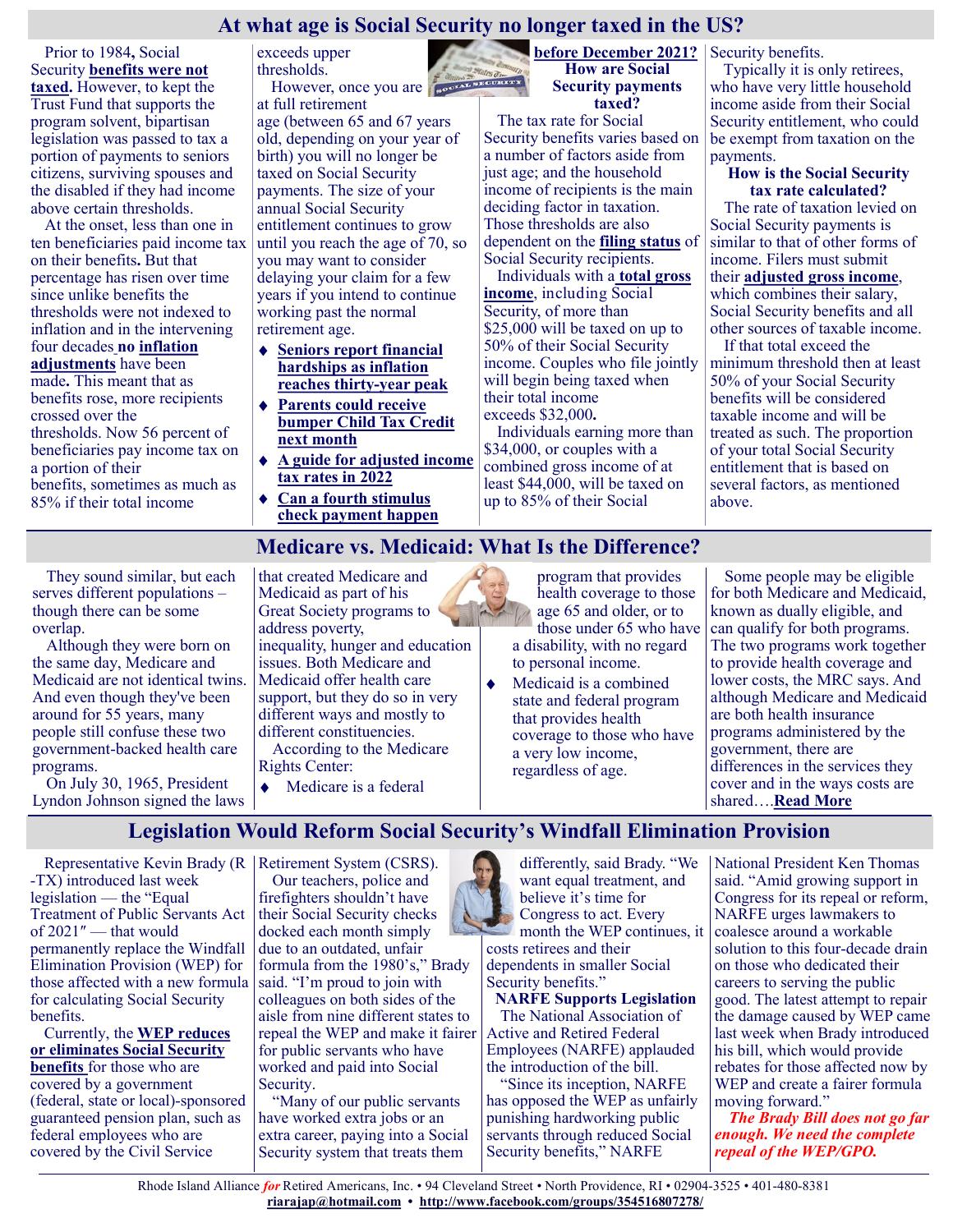# **Workers' Share of Annual Premium for Employer Health Plans Nears \$6,000**

Health insurance has gotten slightly more expensive during the pandemic: A new survey shows that annual family premiums for employersponsored health insurance rose 4%, to an average of \$22,221 this year.

Of that amount, employees paid an average of nearly \$6,000 toward the cost of coverage, while employers paid the remainder of the premium.

But there was some good news: The Kaiser Family Foundation (KFF) [survey](https://www.kff.org/health-costs/report/2021-employer-health-benefits-survey/) of nearly 1,700 small and large companies also showed that there was an increase in workplace health benefits such as mental health services and telemedicine during the COVID-19 pandemic.

"In a year when the pandemic continued to cause health and economic disruption, there were only modest changes in the cost of employer-provided health

benefits," said Gary Claxton, KFF senior vice president and director of the Health Care Marketplace Project.

"Some employers adapted their plans to address mental health and other challenges facing their workers due to COVID-19," Claxton added in a KFF news release.

The 4% premium increase is close to the increase in workers' wages  $(5\%)$  and inflation  $(1.9\%)$ this year, but average family premiums have jumped 47% since 2011, outpacing increases in wages  $(31\%)$  and inflation (19%), the survey found.

Meanwhile, the average single deductible is \$1,669 for workers who have one, which isn't much more than in 2020 (\$1,644) or 2019 (\$1,655), but significantly higher than in 2011 (\$991). In 2021, 85% of covered

workers had a deductible in their plan, compared with 74% a



NCE CLAIM decade ago. Overall, the burden of deductibles has

increased by 92% among all covered workers over the past decade.

The journal *Health Affairs* is publishing an article with select survey findings online and in its December issue.

The brightest spot in the findings involved mental health coverage.

Among firms with at least 50 workers that offer health benefits, 39% said they made changes to their mental health and substance abuse benefits during the pandemic.

For example, 31% gave workers more ways to access mental health services -- such as through telemedicine -- and 16% offered new mental health resources, such as an employee assistance program.

Other changes included expansion of in-network mental health and substance abuse providers (6%), waiving or reducing cost-sharing for related services (4%), or increasing coverage for out-of-network services (3%).

Overall, 12% of employers with at least 50 workers that offer health benefits said there was an increase in their enrollees' use of mental-health services. Among the largest employers (1,000 or more workers), 38% reported such an increase.

"The expansions of telemedicine and mental health benefits were important in meeting the needs of employees and their families in difficult times," Claxton and colleagues said. "These types of changes made sense not because employers wants to spend more, but because employers want their employees to see their health benefit programs as 'benefits' and to value them as such."

## **Why is the Medicare Part B Premium Increasing So Much?**

 $|0\rangle$ 

As you no doubt know by now, the \$21.60 increase in the Medicare Part B premium is the largest annual dollar-amount rate hike ever for Part B coverage, while the 14.5% increase is the third-largest percentage increase since 2007.

**Why is that happening?**

According to a report by Bloomberg News, half of that increase is because of "… the need to build contingency reserves if Medicare decides to cover the costly Alzheimer's drug, Aduhelm, manufactured

for Medicare and Medicaid Services] is making a determination on whether and how it

by Biogen Inc. The CMS [Center | rate hike can be lowered, will cover Aduhelm and other drugs to treat Alzheimer's. If Medicare decides not to cover the controversial new drug, the

officials said."

So, this is a double-edged sword for seniors. Medicare coverage of this new drug could be life-altering for many seniors in the future if they develop Alzheimer's. But right now, the large increase in the premium hurts a great deal.

## **Most say police shouldn't be primary responders for mental health crises: NAMI poll**

The poll, conducted by Ipsos on behalf of the National Alliance on Mental Illness (NAMI), found broad support for police, with 72 percent of respondents having a favorable view of law enforcement. Still, nearly 80 percent of respondents said mental health professionals, not police, should respond to mental health and suicide situations.

With millions of mental health crises reported through 911 annually, the responsibility to respond often falls to police.

[The Washington Post](https://www.washingtonpost.com/graphics/investigations/police-shootings-database/) reported that a quarter of people shot and killed by law enforcement between 2015 and 2020 had a mental illness. Of those with mental illness shot and killed, a third were people of color.

More than 60 percent of participants in the NAMI poll said they'd be afraid law enforcement would hurt a loved one when responding to a mental health crisis. Nearly half said they would not feel safe calling 911 for a loved one experiencing a mental health crisis.

People of color and those diagnosed with a mental health condition were more likely to report being afraid or not feeling safe with law enforcement responding to a loved one's crisis.

NAMI CEO Daniel Gillison Jr. said "lives will be saved" if the country shifts to prioritize professional response to these crises.



reduce our dependence on law enforcement to respond to mental health crises," he said in a statement.

The poll results come as the July deadline approaches for phone service providers to direct calls to 988 to the National Suicide Prevention Lifeline. The Federal Communications Commission voted to establish the three-digit crisis line last year. Americans seeking help before July 16 should call 1-800-273- TALK.

Hannah Wesolowski, NAMI's interim director of government

relations, told The Hill that the development of the 988 crisis line presents an "unprecedented opportunity" to improve access to mental health services in emergencies.

"It's really on all of us, the public policy makers, to act to make sure that when somebody calls for help, there's actually care available on the other end of the line, and we're not just providing an easier number to access a law enforcement response," she said.

"This isn't law enforcement's fault," she added. "It's not the position that they signed up for, and we should not be putting our law enforcement professionals in the position of having to respond to a person in crisis." ...**[Read](https://thehill.com/policy/healthcare/581556-majority-say-professionals-should-respond-to-mental-health-crises-instead)  [More](https://thehill.com/policy/healthcare/581556-majority-say-professionals-should-respond-to-mental-health-crises-instead)**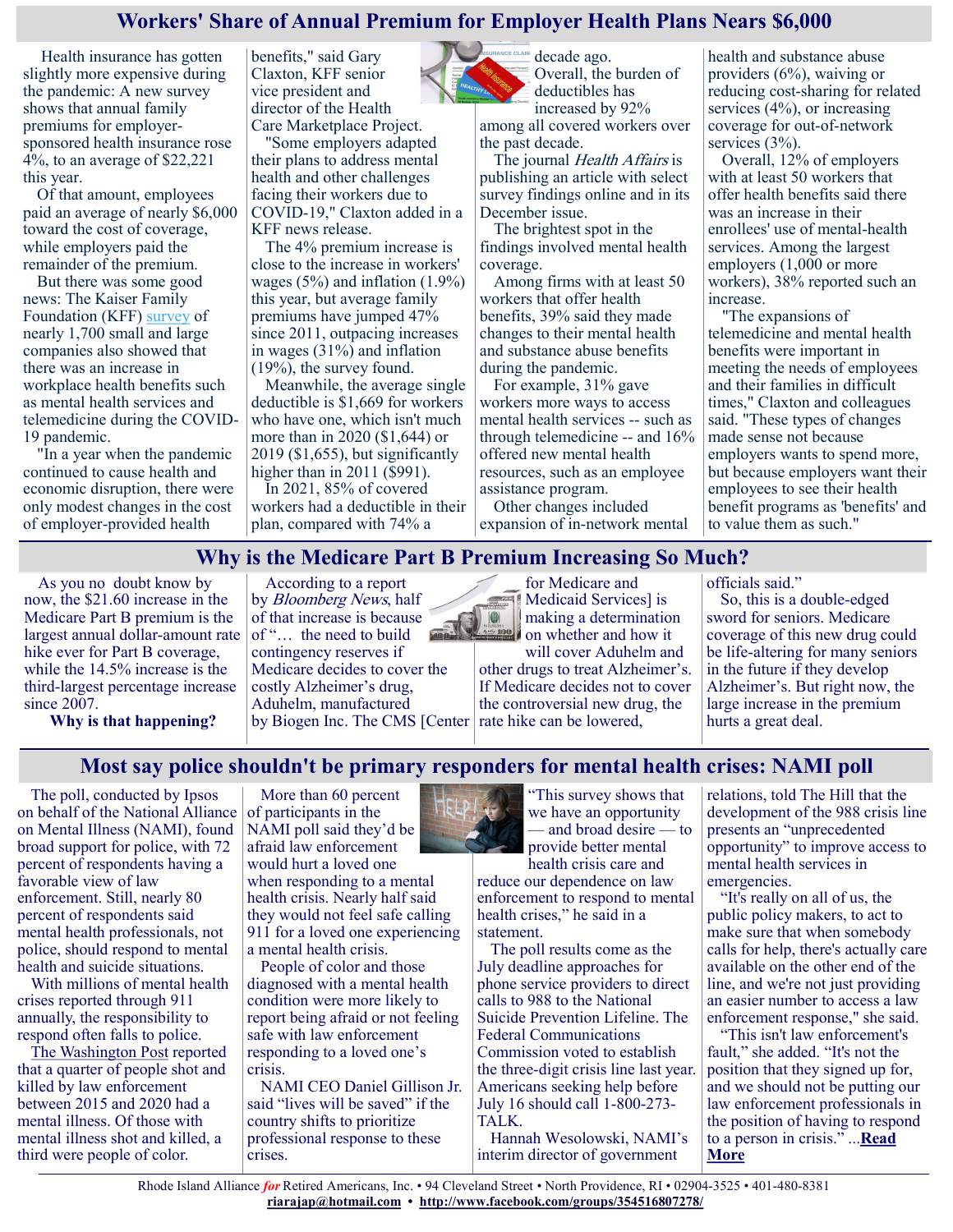# **Legislation is Introduced in U. S. House to Reduce Barriers for Older Workers**

**Causes of Inflation**

U.S. Representatives Marie Newman (IL), Don Beyer (VA), Suzanne Bonamici (OR) and Sylvia Garcia (TX) recently introduced the Supporting Older Workers Act, H.R. 5531, a bill designed to improve and advance the employment, economic success and well-being of America's older workers. The legislation would reduce barriers for older workers by improving

career counseling and training opportunities; creating a grant program to support older worker coordinators; and establishing a new Older Workers Bureau at the Department of Labor (DOL).

Specifically, it would address workforce disparities by allowing communities to use federal funding to focus on older workers' employment options and training needs and to create

specialized centers for older workers at local American Jobs Centers. The special coordinators will partner with labor organizations, Area Agencies on Aging, community colleges, nonprofits and others to increase resources and add support for older workers. The Older Workers Bureau will encompass policy development, research and reporting, and

technical assistance. "We must continue to fight employment discrimination against older workers," said Joseph Peters, Jr.,



Secretary-Treasurer of the Alliance. "This legislation addresses the unique barriers that older workers face, particularly with the coronavirus putting them at greater risk."

Inflation means there is a sustained increase in the price level. The main causes of inflation are either excess aggregate demand (AD) (economic growth too fast) or cost-push factors (supply-side factors).

#### **Summary of the main causes of inflation**

- **Demand-[pull inflation](https://www.economicshelp.org/blog/27613/inflation/demand-pull-inflation/)** aggregate demand growing faster than aggregate supply (growth too rapid)
- **Cost-[push inflation](https://www.economicshelp.org/blog/2006/economics/cost-push-inflation-2/)** For example, higher oil prices feeding through into higher costs.
- **[Devaluation](https://www.economicshelp.org/macroeconomics/macroessays/does-devaluation-cause-inflation/)** increasing cost of imported goods, and also the boost to domestic demand.
- **[Rising wages](https://www.economicshelp.org/blog/167078/economics/wage-push-inflation/)** higher wages increase firms costs and increase consumers' disposable income to spend more.



High inflation expectations causes workers to demand

push up prices. **[Read More](https://www.economicshelp.org/macroeconomics/inflation/causes-inflation/#:~:text=Inflation%20means%20there%20is%20a%20sustained%20increase%20in,too%20fast%29%20or%20cost%20push%20factors%20%28supply-side%20factors%29.)** 

# **More Than 2 Million COVID Home Test Kits Recalled Due to False Positive Results**

(HealthDay News) -- A recall of Ellume at-home COVID-19 test kits has been expanded to include roughly 2 million of the 3.5 million tests that had been shipped to the United States by last month, the U.S. Food and Drug Administration said Tuesday.

The original recall, involving 427,000 kits, was first announced in early October due to a "higher than acceptable" rate of false positives. It's a Class I recall the most serious type — because use of these tests may cause serious adverse health consequences or death, according to the FDA.

The recalled kits were made by the Australian company between Feb. 24 and Aug. 11, 2021, and distributed in the United States between April 13 and Aug. 26.

The FDA first approved emergency use of the test in December 2020 and revised its emergency use last February. The Ellume test is available without a prescription to people with or without symptoms.

There have been 35 reports of

false positive results sent to the FDA, but no deaths have been reported, according to the agency.

"Ellume has investigated the issue, identified the root cause, implemented additional controls, and we are already producing and shipping new product to the U.S.," a company representative said, The  $\bullet$ New York Times reported. "Importantly, not all of the positive results of the affected tests were false positives, and negative results were not affected by this issue."

A false positive test result shows that a person has the virus when they do not have it, which could pose a number of risks, including:

- ◆ Delayed diagnosis or treatment for the actual cause of the person's illness, which could be another lifethreatening disease that is not COVID-19.
- $\bullet$ Further spread of the coronavirus when people who are believed to be

positive are housed together based on false test results.

- Unnecessary COVID- $\bullet$ 19 treatment — such as antiviral treatment, convalescent plasma, or monoclonal antibody treatment — which can cause side effects.
- Ignoring recommended precautions against COVID-19, including vaccination.
- Isolation, including monitoring household or close contacts for symptoms, limiting contact with family or friends, and missing school or work.

There is no problem with the reliability of the kits' negative test results, the FDA noted.

Customers with Ellume COVID-19 home test kits should compare the product lot number on the sticker on the side of the carton with the **[recalled lot](https://www.ellumecovidtest.com/return/company-announcement)  [numbers](https://www.ellumecovidtest.com/return/company-announcement)**. Ellume will inform customers who used an affected test and received a positive result.

The FDA said you should contact your health care provider, urgent care facility or other COVID-19 testing site if you received a positive test result using one of the recalled lots of the Ellume COVID-19 Home Test more than two weeks ago, and if you did not receive a positive result from a different COVID-19 test at the time of the original Ellume positive test result.

A health care provider can help you decide what next steps you should take, the FDA advised.

The agency also said that if you used a test kit from the recalled lots you should not assume that you had COVID-19 or have immunity to COVID-19, and should continue to take recommended precautions, including vaccination.

Here's where to find **[Ellume's](https://www.ellumecovidtest.com/return)  [recall notice.](https://www.ellumecovidtest.com/return)** 

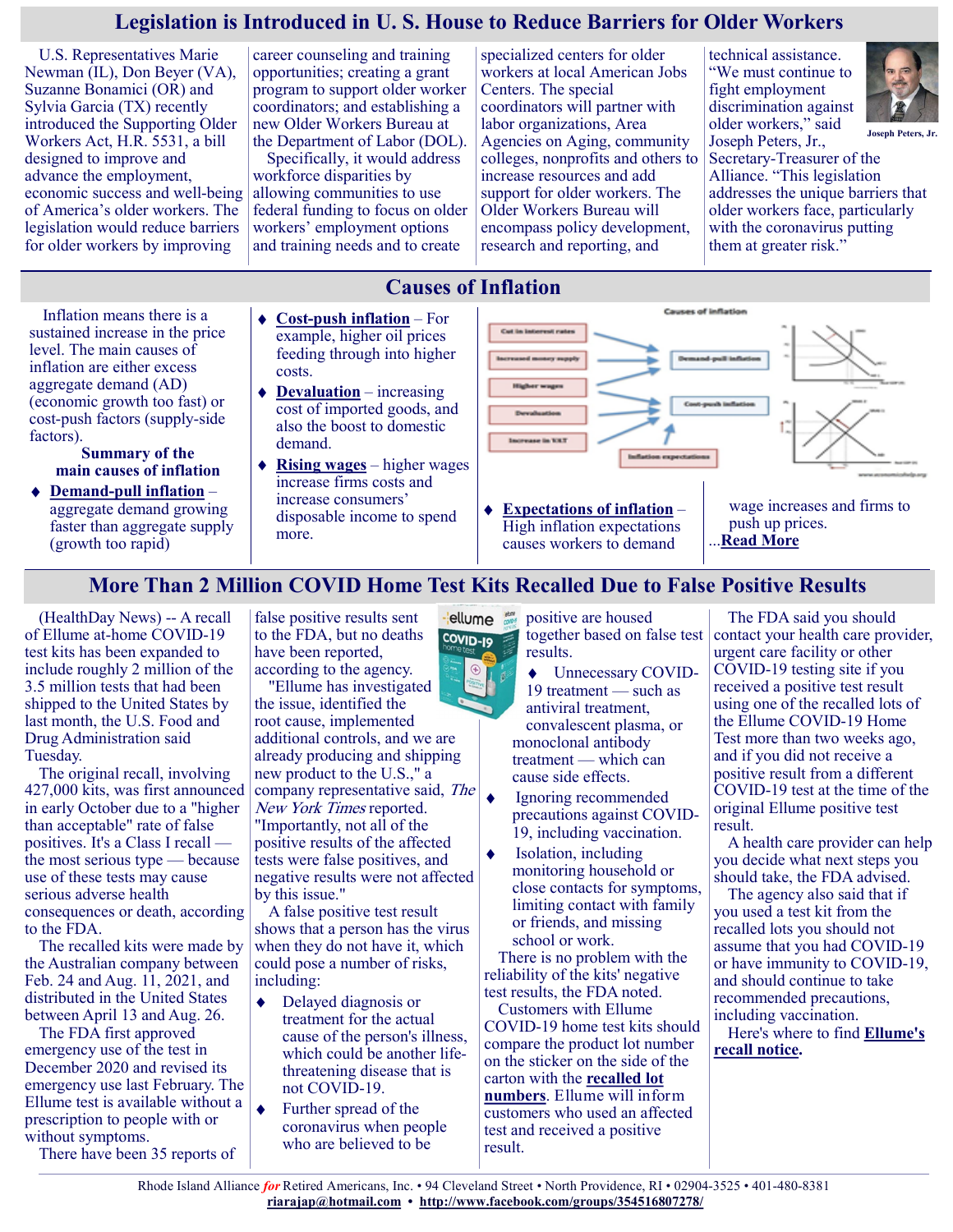# **RI ARA HealthLink Wellness News** HealthLink Wellness



# **Knowing Your A-Fib Triggers Could Help You Avoid It**

People suffering from dangerous abnormal heart rhythms can take matters into their own hands and figure out what is triggering their episodes, researchers report.

Folks with atrial fibrillation (afib) were able to reduce their episodes of the irregular heartbeat by 40% by identifying and then avoiding the substances or activities that caused their heart to go herky-jerky, according to findings presented Sunday at the online annual meeting American Heart Association (AHA).

Overall, it turned out alcohol was the only trigger that was consistently associated with afib, although individual patients might be affected by less common triggers like dehydration or exercise.

Coffee didn't appear to have any significant relationship with a-fib, said lead researcher Dr. Gregory Marcus, a professor of medicine at the University of California, San Francisco's School of Medicine and

associate chief of cardiology for research at UCSF Health. "Although caffeine

was the most common trigger selected for testing, only alcohol consistently demonstrated evidence of a near-term effect on self-reported a-fib episodes," Marcus said.

For this study, Marcus and his colleagues engaged a-fib patients to help design a clinical trial intended to determine whether people could effectively figure out triggers on their own.

Nearly 450 people were provided with a simple smartphone-linked device that provided them an EKG readout when they thought they were experiencing an a-fib episode. The device works by placing the pointer and middle fingers of both hands on a sensor pad.

Atrial fibrillation is an irregular or quivering heartbeat in the upper chambers of the heart that affects at least 2.7 million Americans, the AHA says. Blood can pool and clot in



those chambers during an episode, potentially leading to a stroke or heart attack.

Left untreated, a-fib doubles the risk of heart-related death and increases stroke risk fivefold, according to the AHA.

Participants in the trial were randomly assigned either to track their a-fib episodes during a six-week period or to test whether suspected triggers might be causing their irregular heartbeat.

People testing for triggers could select from a menu of potential a-fib causes such alcohol, caffeine, exercise, lack of sleep, dehydration, large meals, and lying on their left side. They could also write in their own suspected trigger - stress or anxiety was the most common one suggested by the participants.

"They were assigned in oneweek blocks to go ahead and test your trigger this week," Marcus explained. The smartphone app used in the study "would remind

them you told us that two glasses of wine triggered your a-fib, this is your week to exposure yourself to that trigger."

On other randomized weeks, they would receive instructions to avoid their particular trigger, to see whether or not they continued to have a-fib episodes.

At the end of the six weeks, patients were shown the results of their self-testing and given the opportunity to change their behavior if avoiding the trigger did indeed reduce their risk of afib. For the next four weeks, they were monitored to see if what they learned would influence the number of a-fib episodes they had.

Those who had gone through trigger testing reported 40% fewer events during those four weeks than those who only selfmonitored their a-fib episodes. Alcohol, dehydration and exercise were each associated with a-fib during the four-week lifestyle change period….**[Read](https://consumer.healthday.com/11-16-knowing-your-a-fib-triggers-could-help-you-avoid-it-study-2655543567.html)  [More](https://consumer.healthday.com/11-16-knowing-your-a-fib-triggers-could-help-you-avoid-it-study-2655543567.html)**

# **50 Years On, Real Progress in War Against Cancer**

Since 1971, when the U.S. government made defeating cancer a goal and put major funding behind it, death rates for many cancers have plummeted, but some are increasing, according to a new American Cancer Society report.

Death rates for all cancers combined have declined since passage of the National Cancer Act of 1971, according to the report. For example, in 2019, deaths from lung cancer were down 44% from the 1993 peak. But death rates were higher than in 1971 for cancers of the pancreas, esophagus and brain.

"We are making progress because of increased investment in cancer prevention, in early detection and also improved treatments, but there are still gaps in reducing [death rates]," said senior author Dr. Ahmedin Jemal, a senior vice president at the American Cancer Society.

ln addition to differences by types of cancer, deaths also differed by geographic region. Notably, cancer deaths in

the southern United States were higher than in other parts of the country.

Explaining the disparity, Jemal noted that many people in the South are poor and lack access to quality care. They also may have trouble finding doctors who take Medicaid, he added.

One factor contributing to the declining death rates overall is smoking cessation, according to the report. In 1965, 42% of Americans smoked, compared to 14% in 2018.

Declines in deaths from breast, cervical, colon and prostate cancers owe in part to screening and early detection

In particular, the report noted that colon cancer screening accounted for 50% of the decline in deaths from that cancer



National Cancer Act. With the funding it provides, the National Cancer Institute's budget increased 25-fold over the period, from \$227 million in 1971 to \$6 billion in 2019.

Dr. Anthony D'Amico, a professor of radiation oncology at Harvard Medical School in Boston, noted that the biggest strides have been made in cancers that doctors screen for, but advances in cancer treatment also play a role.

"I think the advances in stomach, leukemia and ovarian cancer are more related to treatment advances, and not all of a decline in lung, breast, prostate and colorectal is just screening, some of it is treatment advances," D'Amico said.

Improvements in surgery, radiotherapy, chemotherapy, precision medicine and combination therapies have helped improve survival, according to the report.

"The doctors have done their jobs in terms of coming up with better treatments," D'Amico said. "But that's not enough. You still have to make sure that you get screened, whether it's for lung cancer, breast cancer, prostate cancer, colorectal cancer or cervix cancer."

He hopes that before long, screening for some other cancers — such as pancreatic cancer will be available, which might help reduce cancer deaths even more.

"The next 10 years, we'll have advances in the other cancers as well, maybe through liquid biopsies, which will diagnose things earlier, which is the key to success," D'Amico said.….**[Read](https://consumer.healthday.com/11-11-50-years-on-real-progress-in-war-against-cancer-2655532069.html)  [More](https://consumer.healthday.com/11-11-50-years-on-real-progress-in-war-against-cancer-2655532069.html)**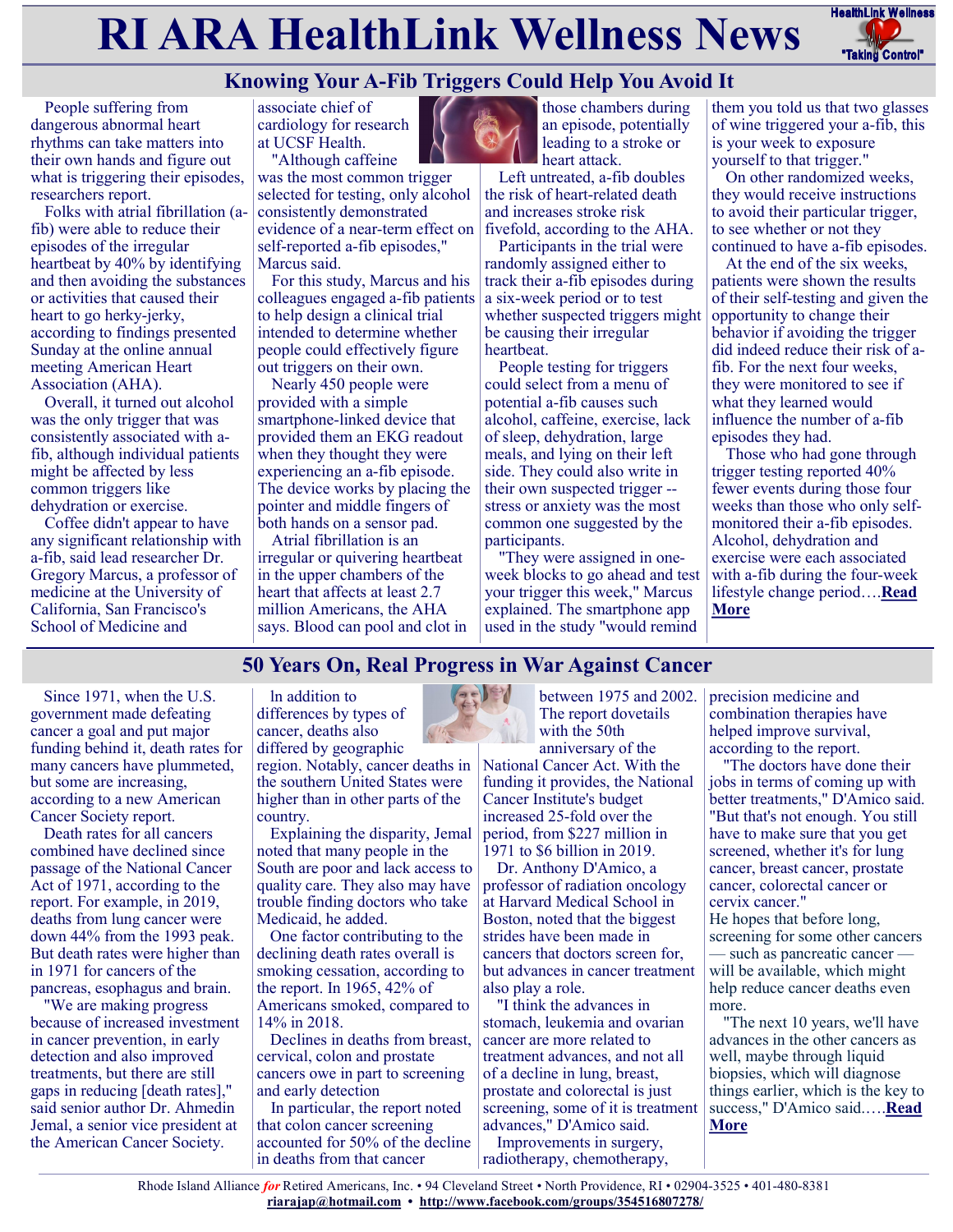#### **Biden Announces New Lung Health Program for U.S. Veterans**

(HealthDay News) -- A new program to help U.S. veterans with lung problems caused by inhaling toxins while deployed was announced on Veterans Day by President Joe Biden.

It will also assess the potential connection between cancers and time spent overseas breathing poor air, according to the White House.

"We're discovering there is a whole host of lung conditions related to deployment," Dr. Richard Meehan told the Associated Press. He's an

immunologist and rheumatologist, and codirector of the National Jewish Health Center of Excellence on Deployment-Related Lung Disease in Denver.

Meehan is a retired U.S. Naval Reserve officer who served in the Mideast during the 1990s and again in 2008. He and his colleagues are examining the effect of inhalation exposures among U.S. military members who were deployed in Southwest Asia.

The new program will begin

with a focus on lung and breathing problems but will expand as science identifies potential new

connections, the AP reported. Biden's son Beau was an Iraq war veteran who died of brain cancer in 2015 at age 46. The president believes there may be a link between his son's cancer and exposure to toxins in the air while in Iraq, particularly from huge pits where the military burned waste.

However, there's no scientific evidence of such a link,

the AP reported.

The White House also plans to make it easier for veterans to make medical claims based on symptoms such as asthma and sinus problems, and more time to make claims. The government will also collect more data from those with problems.

**More information**

Visit the U.S. Department of Veterans Affairs for more on the potential health effects of **[hazardous air exposures](https://veteran.mobilehealth.va.gov/AHBurnPitRegistry/#page/home)  [among soldiers.](https://veteran.mobilehealth.va.gov/AHBurnPitRegistry/#page/home)**

#### **Mouse Study Points to Possible Breakthrough Against Spinal Cord Injury**

Severe spinal cord injuries are incurable today in humans, but a new injectable therapy that restored motion in laboratory mice could pave the way for healing paralyzed people.

The therapy — liquid nanofibers that gel around the damaged spinal cord like a soothing blanket — produces chemical signals that promote healing and reduce scarring, researchers report.

The treatment produced astonishing results in lab mice paralyzed by spinal cord injuries, according to senior researcher Samuel Stupp, founding director of the Simpson Querrey Institute for

BioNanotechnology at Northwestern University in Evanston, Ill.

"We found that in about four weeks effectively, somewhere between three and four weeks after injection of the therapy, the paralysis was completely reversed and the mice are able to walk almost normally," he said.

The researchers plan to take their findings to the U.S. Food and Drug Administration next year and apply for human clinical trials, Stupp said.

If effective in humans, the nanofiber therapy could solve a persistent medical challenge restoring movement to a person injury.

**Damage is tough to reverse**

Nearly 300,000 Americans live with a spinal cord injury today, the researchers said in background notes. Less than 3% with complete injury ever recover basic physical functions.

Surgeons do their best to stabilize the spine and repair damage around the spinal cord caused by a car crash, sports accident, gunshot wound, explosion or some other traumatic event, said Dr. Jeremy Steinberger, director of minimally invasive spine surgery for the Mount Sinai

paralyzed by a spinal cord Health System in New York City.

> But there's nothing doctors can do right now to directly promote healing of the spinal cord.

"A lot of the time the damage is done and, sometimes, despite a great surgery and a scan that looks good, the patient doesn't have any improvement," said Steinberger, who reviewed the findings. "It's a very frustrating thing as a surgeon to see that we do everything we can but we still have patients who can be vent-dependent, paralyzed, loss of bladder and bowel."...**[Read](https://consumer.healthday.com/11-12-mouse-study-points-to-possible-breakthrough-against-spinal-cord-injury-2655520589.html)  [More](https://consumer.healthday.com/11-12-mouse-study-points-to-possible-breakthrough-against-spinal-cord-injury-2655520589.html)**

#### **Weight-Loss Surgery Slashes Risk of Severe Liver Disease in the Obese: Study**

(HealthDay News) -- Weightloss surgery sliced the risk of severe liver disease or liver cancer in obese people with fatty liver disease, a new study finds.

It included more than 1,100 patients with an aggressive type of fatty liver disease. Patients who had weight-loss (bariatric) surgery had a nearly 90% lower risk of advanced liver disease, liver cancer or related death over the next decade, The New York Times reported.

Those outcomes were seen in only five of the 650 who had bariatric surgery, compared with 40 of 508 patients who did not have the surgery, according to the study published Nov. 11 in the Journal of the American Medical Association. Consistent with previous

research, the study also found that patients who had weight-loss surgery were also 70% less likely to have a cardiac event, stroke, heart failure or death from heart disease.

"Obesity is the main driver of the fatty liver -- it all starts with obesity," study author Dr. Ali Aminian, director of the Cleveland Clinic's Bariatric and Metabolic Institute, told the Times. "When we have excess fat that accumulates in the liver, it causes fatty liver; then inflammation comes and gets worse, and then scar tissue forms and leads to cirrhosis."

"When a patient loses weight, fat goes away from everywhere, including the liver;

#### Weight Loss Surgery

and some of the scar tissue can reverse and get better," Aminian explained. "Weight loss is the main factor here."

The findings are remarkable, according to senior study author Dr. Steven Nissen, chief academic officer of the Heart and Vascular Institute at the Cleveland Clinic in Ohio.

The liver risk after bariatric surgery "was the lowest I've seen in 30 years of doing studies, an 88% reduction in progression to advanced liver disease," he told the Times.

This was an observational study in which the researchers reviewed cases at the Cleveland Clinic over 12 years, so it doesn't prove that weight-loss

inflammation subsides, surgery directly lowers the risks of severe liver or heart disease.

However, it does add to growing evidence that bariatric surgery may provide additional health benefits beyond weight loss, according to the *Times*. But the surgery was not without risk: Sixty-two of the 650 weight-loss surgery patients in the study group developed serious complications after the operation, and four of them died within a year of having the operation.

About 250,000 bariatric surgeries are performed each year in the United States, which has about 100 million adults who are dangerously obese.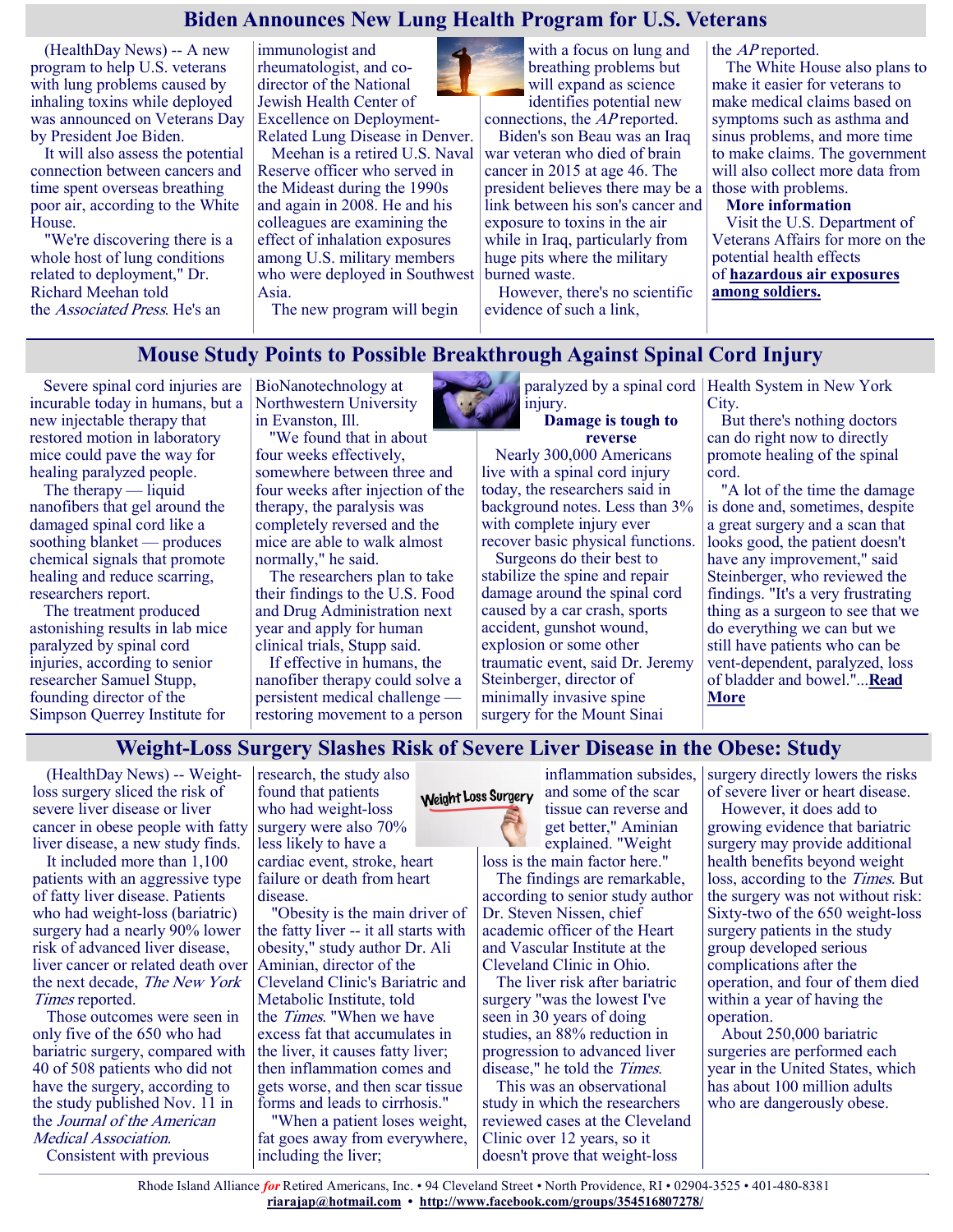## **Many People May Be Eating Their Way to Dementia**

Eating lots of fruits, veggies, beans and other foods with inflammation-cooling properties may lower your odds of developing dementia as you age.

But, if your diet is loaded with Scarmeas said. pro-inflammatory foods, you may be up to three times more likely to experience memory loss and issues with language, problem-solving and other thinking skills as you age, new research suggests.

"A less inflammatory diet relates to less risk for developing dementia," said study author Dr. Nikolaos Scarmeas, an associate professor of neurology at National and Kapodistrian University of Athens in Greece.

Exactly how, or even if, diet can help stave off dementia and preserve brain health isn't fully understood yet. "Diet may affect brain health via many

mechanisms, and according to our findings, inflammation may be one of them,"

For the study, more than 1,000 people in Greece (average age: 73) completed a questionnaire to determine the inflammatory potential or score of their diet. No one had dementia when the study began. Six percent developed dementia during a follow-up of just over three years.

Dietary inflammation scores range from -8.87 to 7.98, with higher scores pointing to a more inflammatory diet. Folks with the lowest scores were less likely to develop dementia than folks with higher ones, the study showed.

Each 1-point increase in dietary inflammatory score was associated with a 21% increase in dementia risk.

Those with the lowest scores consumed

about 20 servings of fruit, 19 of vegetables, 4 of beans or other legumes, and 11 of coffee or tea each week. In contrast, people with the highest scores ate about 9 servings of fruit, 10 of vegetables, 2 of legumes, and 9 of coffee or tea per week.

It's not the whole food per se, but all the nutrients it contains that contributes to its inflammatory potential, Scarmeas explained. Each food has both pro- and antiinflammatory ingredients.

"In general, a diet with more fruits, vegetables, beans, tea or coffee is a more antiinflammatory one," he said.

The study does not prove that eating an anti-inflammatory diet prevents brain aging and dementia, only that there's a link between them.

Longer follow-up is needed to draw any firm conclusions on how inflammatory diet score affects brain health, Scarmeas cautioned.

The findings were published Nov. 10 in the

journal Neurology.

Dr. Thomas Holland, a physician-scientist at Rush University Medical Center in Chicago, reviewed the findings.

"This study is lending further weight to the mechanism inflammation -- specifically neuro-inflammation -- that much of us understand as being one of the main players in causing cognitive decline and

Alzheimer's dementia," he said. Alzheimer's disease is the most common form of dementia….**[Read More](https://consumer.healthday.com/11-11-many-people-may-be-eating-their-way-to-dementia-2655521695.html)**

# **Vibration Therapy May Help Body, Mind in People With MS**

Multiple sclerosis patients might be able to think more clearly and move more easily if they regularly undergo wholebody vibration training, a new pilot study reports.

A small group of MS patients who experienced vibration training showed improvements in decision making, information processing, attention and memory, according to **[findings](https://tinyurl.com/7mumr85c)  [recently published](https://tinyurl.com/7mumr85c)** in the International Journal of MS Care.

They were also able to walk faster and reported improved

quality of life both physically and mentally after the therapy.

Vibration training involves standing on a rapidly shaking platform. The fast-paced vibrations force

your muscles to contract and relax dozens of times each second, even though it seems you're passively standing there.

"The mechanical stimulation is very tiny. You can barely feel it because the movement is very small, 1 to 2 millimeters, but it moves very fast," said lead researcher Feng Yang. He is an



associate professor of kinesiology and health at Georgia State University,

It's being examined as a potentially useful physical

therapy for MS patients, stroke victims and people with spinal cord injuries or other movement disorders, said Yang and Kathy Zackowski, associate vice president of research with the National MS Society.

"This idea of using a vibrating platform for therapy has been around for at least 10 years, but the evidence behind it has been

really slowly coming," said Zackowski, who was not involved with the study.

Studies have shown that vibration therapy can improve strength, balance and flexibility in people with MS, Yang said.

But in those physical studies, the researchers thought they saw some improvement in the patients' mental abilities as well.

To test that possibility, Yang and his colleagues drafted 18 adults with MS and randomly assigned half to take vibration training three times a week for six weeks….**[Read More](https://consumer.healthday.com/11-10-vibration-therapy-may-help-body-mind-in-people-with-ms-2655504588.html)**

# **Are You at Risk for Pancreatic Cysts?**

Pancreatic cysts can progress into cancer over time, an expert says, so it's important to identify and monitor patients with these growths.

Located between the stomach and the spine, the pancreas produces enzymes that help digest food and secretes hormones -- such as insulin - that help regulate metabolism.

About 15% of Americans are believed to have pancreatic cysts, which are small fluidfilled pockets that typically cause no symptoms, according to

Dr. Russell Langan, a surgical oncologist at Rutgers Cancer Institute of New Jersey and assistant professor at Rutgers Robert Wood Johnson Medical School in New Brunswick, N.J.

"The great majority of pancreatic cysts are found incidentally on imaging studies which are ordered for other reasons," Langan said in a cancer institute news release. "Once identified, we encourage patients and doctors to refer to pancreatic care teams where the



cyst, pancreas, family history and other risk factors can all be assessed by a pancreas

characteristics of the

multidisciplinary team." Saint Barnabas Medical

Center, where Langan is chief of surgical oncology, has created an online platform to identify, track and monitor patients with pancreatic cysts.

There is no sure way to prevent pancreatic cancer, but doctors can help guide people who are at increased risk or

detect it early when it can be operated on, according to Langan.

"Many pancreas cancers are unfortunately diagnosed late and have either already spread or are not technically able to be removed," he said. "We believe it is exceedingly important to have heightened awareness of pancreas cancer to attempt to identify cancers at earlier stages or even in the pre-cancerous stage."

**More information** on **[pancreatic cysts.](https://pancreasfoundation.org/patient-information/ailments-pancreas/pancreatic-cysts/)**